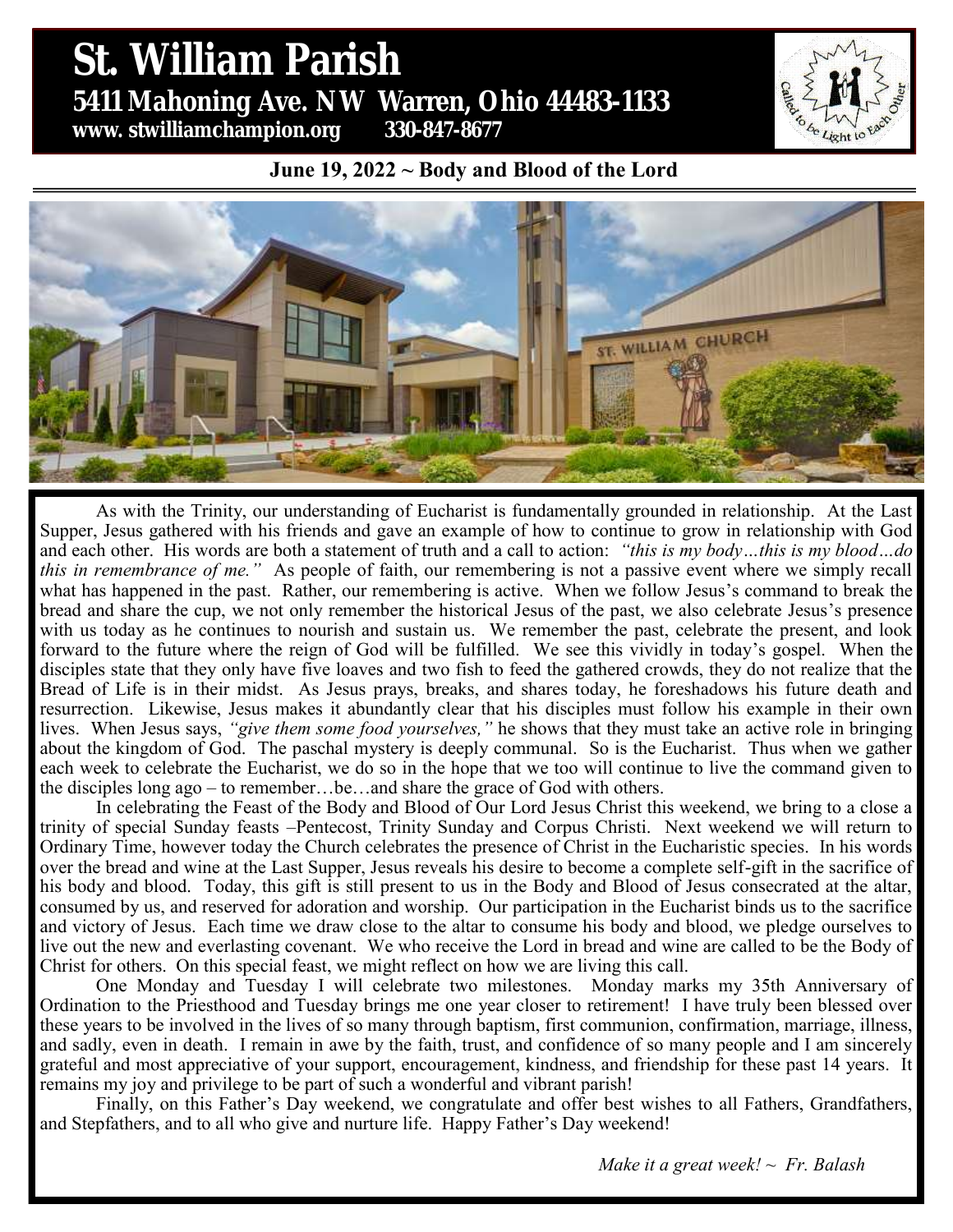#### $Mass \mathcal{F}$  $\mathcal{F}$  for the

**~ June 19-26, 2022 ~ Body and Blood of the Lord**

| <b>JUNE 19, 2022</b> |  |                                                          |  |  |  |  |  |  |
|----------------------|--|----------------------------------------------------------|--|--|--|--|--|--|
|                      |  | Sat 5:00 p.m. † LARRY GRIFFIN/ Cathy Merwin              |  |  |  |  |  |  |
|                      |  | Sun 8:30 a.m. † MARY ELLEN HOOLIHAN/ Chuck & Sandy Hudak |  |  |  |  |  |  |
|                      |  | 10:30 a.m. † MURPH GELET/ Patty & John Heib              |  |  |  |  |  |  |
|                      |  | Mon 8:30 a.m. † COMMUNION SERVICE                        |  |  |  |  |  |  |
|                      |  | Tues 8:30 a.m. † SPECIAL INTENTION/ Fr. Balash           |  |  |  |  |  |  |
|                      |  | Wed 8:30 a.m. † <b>IDA MAE SWITTER</b> / Helen Snyder    |  |  |  |  |  |  |
|                      |  | Thur 8:30 a.m. † HOWARD YOUNGS/ Kufchak Family           |  |  |  |  |  |  |
|                      |  | Fri 8:30 a.m. † TED PYTLIK/ Mary Pytlik                  |  |  |  |  |  |  |
| <b>JUNE 26, 2022</b> |  |                                                          |  |  |  |  |  |  |
|                      |  | Sat 5:00 p.m. † VICTOR BUYDOS/ Helen Buydos              |  |  |  |  |  |  |
|                      |  | Sun 8:30 a.m. † FR. MICHAEL SMAR/ Anonymous              |  |  |  |  |  |  |
|                      |  | 10:30 a.m. † JOANNE STROUP/Theresa Craiger               |  |  |  |  |  |  |

*Scripture that will be proclaimed next weekend:*

**~ June 26, 2022 ~ Thirteenth Sunday in Ordinary Time**

**1 Kings 19: 16, 19-21**

*The LORD said to Elijah: "You shall anoint Elisha, son of Shaphat of Abelmeholah, as prophet to succeed you...*

**Galations 5: 13-18**

*Brothers and sisters: For freedom Christ set us free; so stand firm and do not submit again to the yoke of slavery…*

**Luke 9: 51-52**

*When the days for Jesus' being taken up were fulfilled, he resolutely determined to journey to Jerusalem…*

#### *LITURGICAL MINISTRY*  June 26, 2022

| <b>Lectors</b> |
|----------------|
| $\epsilon$ 00  |

5:00 p.m. Andrea Kochunas, Tom Shepker 8:30 a.m. Kristin Freudenrich, Woody Pealer 10:30 a.m. Taylor Kuhn, Melanie Shoaf

**Servers**

5:00 p.m. Marianne Babnik 8:30 a.m. Joe DePascale, 10:30 a.m. Nathan Goldner/Collin Lee

#### **Eucharistic Ministers**

5:00 p.m. Bob Hardman, Karen Hardman +2 8:30 a.m. Jamie Taneri, Linda Trunick +2 10:30 a.m. Dan Gelet, Patty Heib +2

| OFFERTORY SUMMARY ~ June 5, 2022 (WK 49) |  |                |     |                |  |  |  |  |  |
|------------------------------------------|--|----------------|-----|----------------|--|--|--|--|--|
|                                          |  | <b>LAST WK</b> |     | YTD            |  |  |  |  |  |
| <b>Sunday Collection</b>                 |  | $$7,915.00*$   |     | $$366,258.00*$ |  |  |  |  |  |
| <b>Amount Needed</b>                     |  | \$7,269.00     |     | \$363,450.00   |  |  |  |  |  |
| <b>Difference</b>                        |  | 646.00         | SS. | 2,808.00       |  |  |  |  |  |

**Performance** 109% 101% *\* Includes MyEoffering: \$ 965.00 LAST WK — \$ 42,885.00 YTD*

*Envelopes ~ 185 out of 518 Children's Envelopes ~ \$ 5.00 (5 out of 41)*

**POT**-**OF**-**GOLD** *#356 drawn on 6/15/2022 !!NO WINNER!! Amount: \$1,944.00*





# *Father Balash Happy Anniversary on your thirty-fifth year of ordination! June 20, 1987*

*God bless you in a special way for the love and concern with which you minister to all those entrusted to your care. May your life be filled with God's good gifts, abundant joy and heaven's peace!*

# *Happy Birthday June 21, 1960*



*Check the parish website from time to time for information about what is happening at the parish…* **www.stwilliamchampion.org**

**††** RECENT DEATH **††**

*Our Sincere Sympathy* In your prayers for the departed, please remember

**Donna Senkowitz**

*May her soul and the souls of all the faithful departed rest in peace.*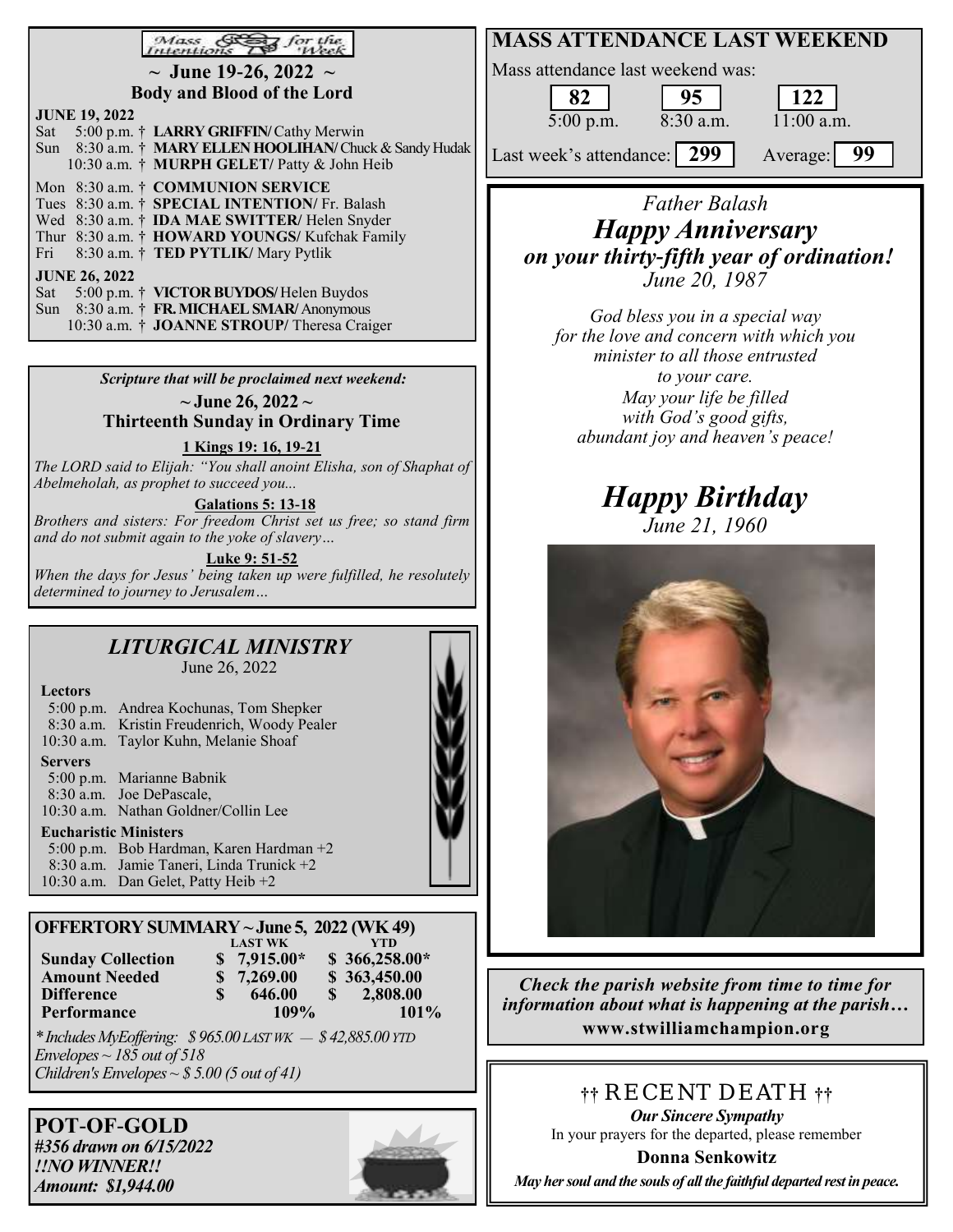# **FATHER'S DAY PRAYER & BLESSING**

On this Father's Day we say *Thank You* for the many blessings Fathers have bestowed on us. Fatherhood is a precious gift that gives and sustains life. In honor of all Fathers, Grandfathers, Stepfathers, Godfathers, and Great Grandfathers we offer this special prayer and blessing:

#### **God our Father, in your wisdom and love you made all things. Bless all men this day,**

**that they may be strengthened as Christian fathers. Let the example of their faith and love shine forth.**

**Grant that we, their sons and daughters, may honor them with a spirit of profound respect. May God bless all fathers this day, in the name of the Father, and the Son, and the Holy Spirit. Amen.**

### **HOLY COMMUNION FROM THE CUP**  *REVERENCE*

Now that the practice of offering the Precious Blood of the Lord has been restored at Mass, it is important to remember, that as we believe that the wine becomes fully and completely the Presence of Jesus Christ as does the bread, it follows that the Precious Blood of Christ deserves the same reverence and honor as the Consecrated Bread. If you choose not to receive from the cup it is fitting offer a gesture of reverence instead of simply passing by as you return to your seat from receiving Holy Communion. It is most appropriate to stop and make a small bow or nod of the head to the cup as a sign of reverence and respect for our Lord who is truly present in the wine. Perhaps then, the next time you come forward to receive communion, if you choose not to receive the Precious Blood, you might make this sign of reverence a part of your receiving practice

#### **ST. WILLIAM GOLDEN AGERS June 21, 2022 at 12:30 p.m.**  We're Having a *(Regular meeting day & time)*

Our last meeting of the season will be a cookout. We provide the hot dogs. Please bring a side

dish or dessert to share. Bring a friend. Hope to see many of you there. Questions? call Bob at 330-307-6249

### **WEEKLY BIBLE REFLECTIONS Body and Blood of the Lord**

*"They all ate and were satisfied. And when the leftover fragments were picked up, they filled twelve wicker baskets." Luke 9:17*

The story of the Loaves and Fishes shows us that when you share what you have, even if it doesn't seem like that much, miracles can happen! Do not think that your gift is too small or insignificant! Each of us has a role in God's plan; you just need to place your trust in the Lord. Nothing is impossible with God. You may be the answer to someone else's prayer.

# **THE PARISH CALENDAR**

June 20  $\sim$  Fr. Balash 35<sup>th</sup> Ordination Anniversary

- June  $20 \sim$  Small Christian Communities 9:30 a.m.
- June  $20 \sim$  Small Christian Communities 6:30 p.m.
- June  $21 \sim Fr$ . Balash 62nd Birthday
- June  $21 \sim$  Quilters 9:00 a.m.
- June  $21 \sim$  Golden Agers 12:30 p.m.
- June  $22 \sim$  Summer Book Discussion 6:00 p.m.
- June  $22 \sim$  Knight of Columbus 7:00 p.m.
- June  $25 \sim St.$  William Feast Day
- June  $25 \sim$  Rene's Closet 9:00 a.m.

C*heck out the Parish Calendar on our website for more events*

#### **KNIGHTS OF COLUMBUS** COUNCIL #7491



Wednesday, June 22, 2022 7:00 p.m.

Membership in the Knights of Columbus is open to men 18 years of age or older who are practicing Catholics. If interested in joining, please visit our web site at www.knights7491.org

# **SAVE THE DATE ~ RUMMAGE SALE**

August 4 and  $5 \sim 9$  am  $-4$  pm August  $6 \sim 8$  am – Noon Set up begins August 1, 2, & 3 HELP IS NEEDED FOR THIS EVENT



#### **Rummage Sale Committee and Volunteers Meeting**

Wednesday,. June 21 at 6:00 p.m. Meeting to discuss organizing the treasurers!

# **PARKING LOT PROJECT UPDATE**

We are still planning to do the parking lot this summer however (as with everything these days) supply chain and labor issues are delaying the project. We have been in contact with the architect



and paving company in a effort to determine a start date but so far nothing definite has been scheduled. We will keep you posted!

**SUMMER BOOK DISCUSSION** Wednesday, June 22, 2022 at 6:00pm in the St. William Courtyard

*The Stranger in the Lifeboat by Mitch Albom. "What would happen if we called on God for help and God actually appeared!"* Find out in Mitch Albom's new novel of hope and faith.



Join Us Wednesday, June 22, 2022 at 6:00 p.m. for a Light supper and discussion. …*All are welcome!*